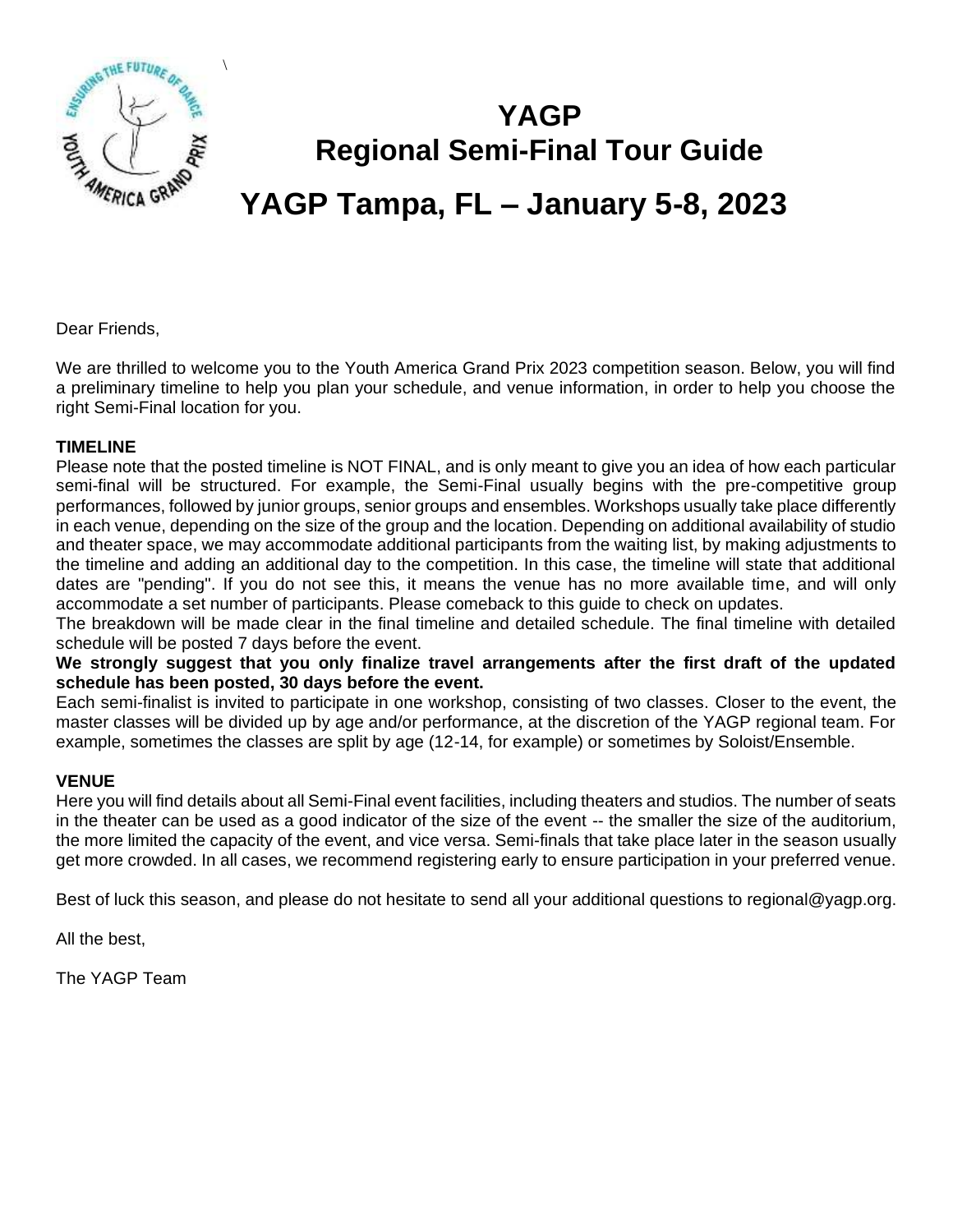## **YAGP 2023 Tampa, FL Important Information**

YAGP is thrilled to return to the David A. Straz Jr. Center for the Performing Arts, a state-of-theart facility located in beautiful downtown Tampa, close to many popular restaurants and sightseeing destinations. With all competition events under one roof, rehearsal space near the stage and several hotels and restaurants within a few minutes' walk from the theater complex, this is an ideal location for those who do not wish to drive during the event, and of air travelers, the Tampa International Airport offers many convenient connecting flights from virtually anywhere in the country. Keep in mind, that hotels tend to book up early -- we suggest booking in advance, and adjusting your reservation once you receive the updated draft of the final schedule.

### **Theater:**

**Theater**: David A. Straz, Jr. Center for the Performing Arts **Address**: 1010 North W.C. MacInnes Pl. Tampa, FL, 33602 **Website**:<http://www.strazcenter.org/>

**Ferguson Hall Stage size**: 40' x 30' 1,042 seats **Morsani Hall Stage size**: 60' x 45' 2,610 seats

**Nearby restaurants**: A variety of options within walking distance

**Parking**: Several options available: \$5/day at The Barrymore Hotel Tampa across the street; \$7/day at the David A.Straz Jr. Center for the Performing Arts; \$7.17/day if pre-purchased, available after 6 PM Monday-Friday and all day Saturday and Sunday at Novel Riverwalk Garage; Poe Garage; \$3/day if pre-purchased at Royal Regional Lot; \$7/day if pre-purchased at Rivergate Tower Garage



## **Studios:**

**Studios:** The Patel Conservatory, located in the same building as the theaters **Address**: 1010 North W.C. MacInnes Pl. Tampa, FL, 33602 **Website:** <http://www.strazcenter.org/Arts-Education/Patel-Conservatory> **Parking**: Several options available: \$5/day at The Barrymore Hotel Tampa across the street; \$7/day at the David A.Straz Jr. Center for the Performing Arts